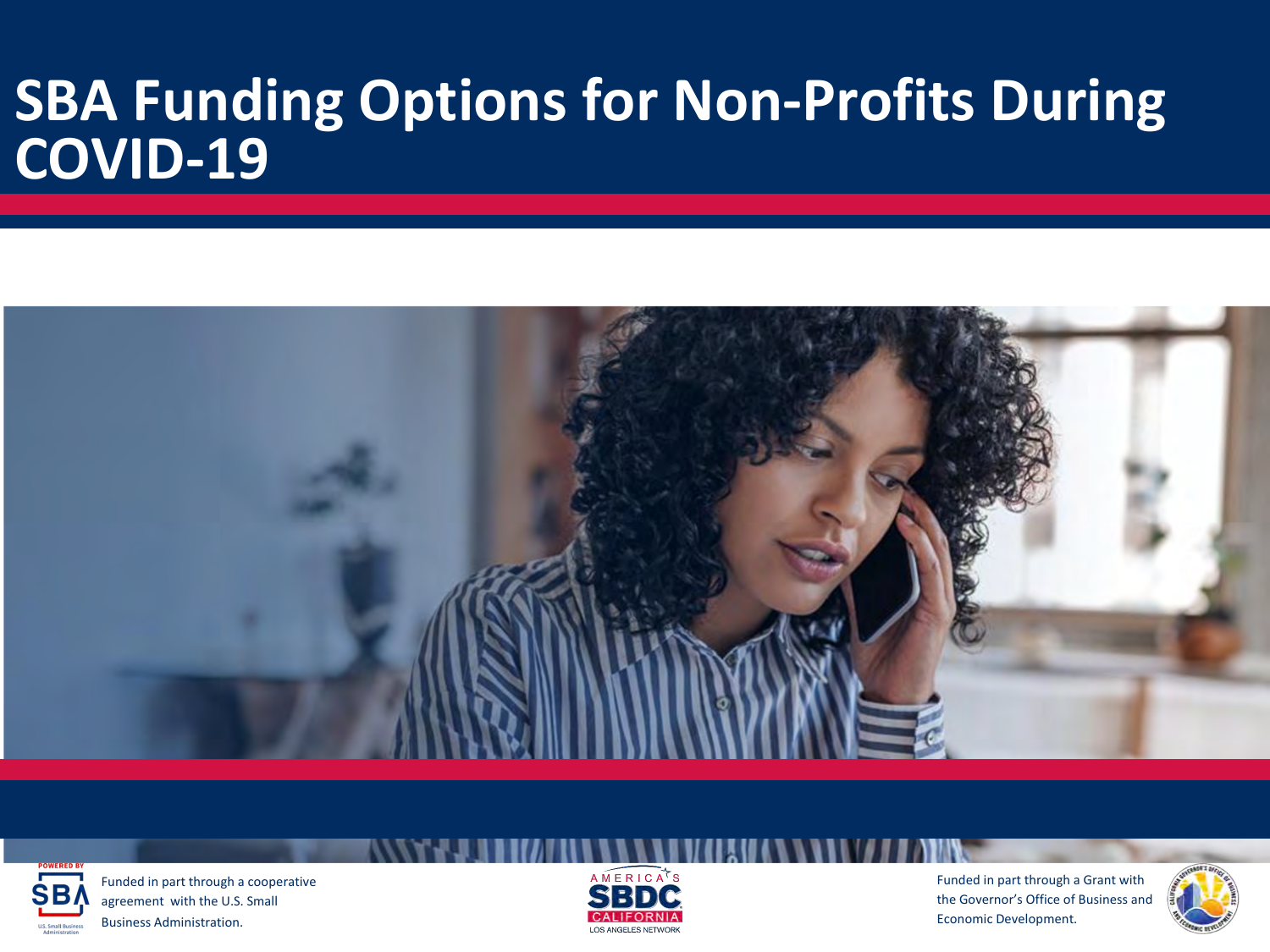## **What is the SBDC?**

The LA Small Business Development Center provides training and 1:1 business consulting to small biz and non-profits

SBDCs receive funding through the U.S. Small Business Administration (SBA) and grants from the CA Governor's Office of Business and Economic Development (GO-Biz). **\*We essentially function like a non-profit; our goal is to serve the community.** We are a pre-paid service via your federal and state tax dollars.





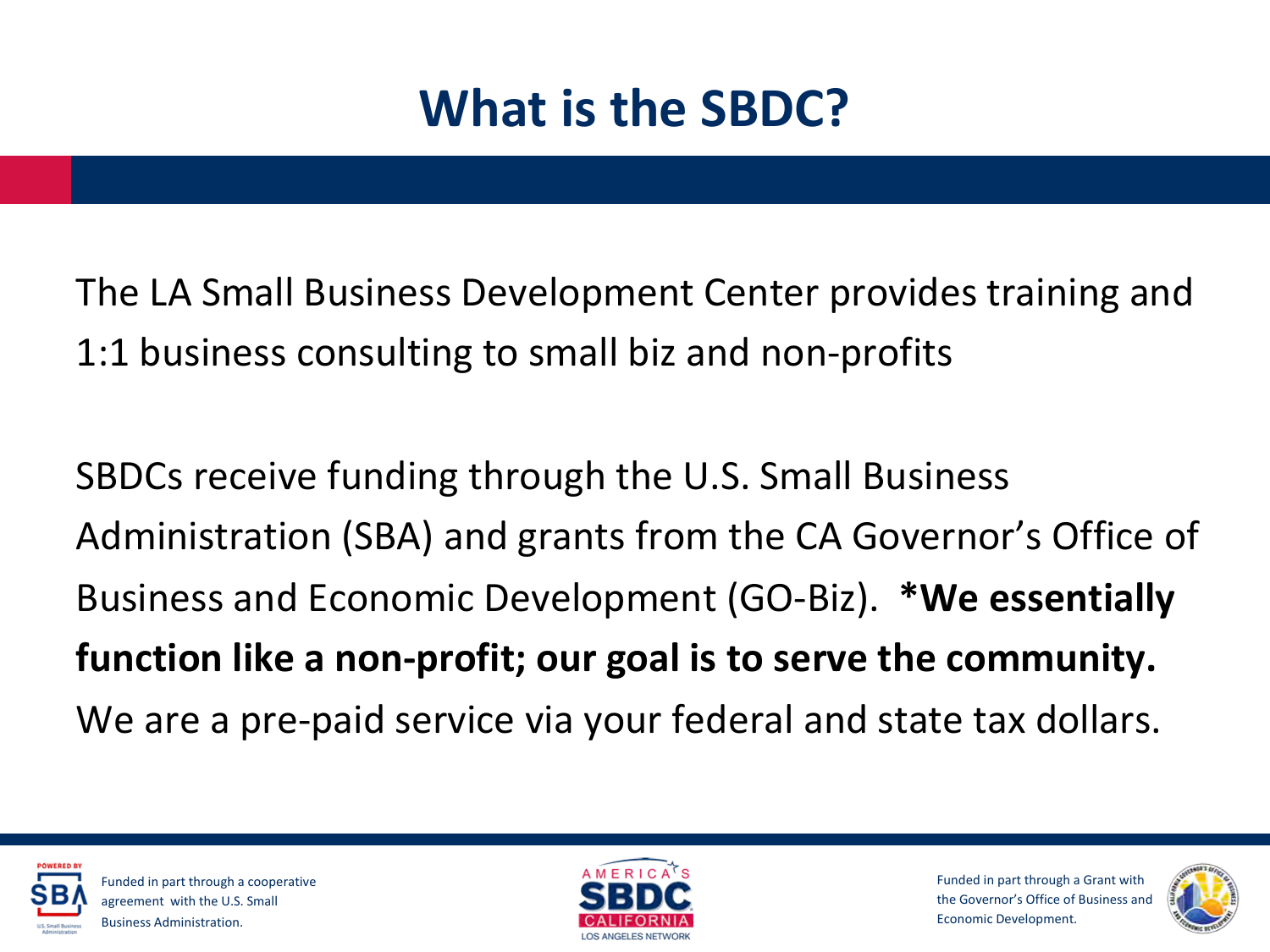### **Non-Profits and COVID-19**

• **Nonprofit organizations** play a vital role in building strong communities and provide critical services and JOBS, all of which contribute to **economic** stability

• Non-Profits are adept at managing grants/deliverables; might be an advantage during this uncertain time. Keep in mind the entire country is applying for SBA loans right now. Must keep eyes on all opportunities (i.e. LISC/Verizon grant, microloans/grants through cities, philanthropies, etc.)





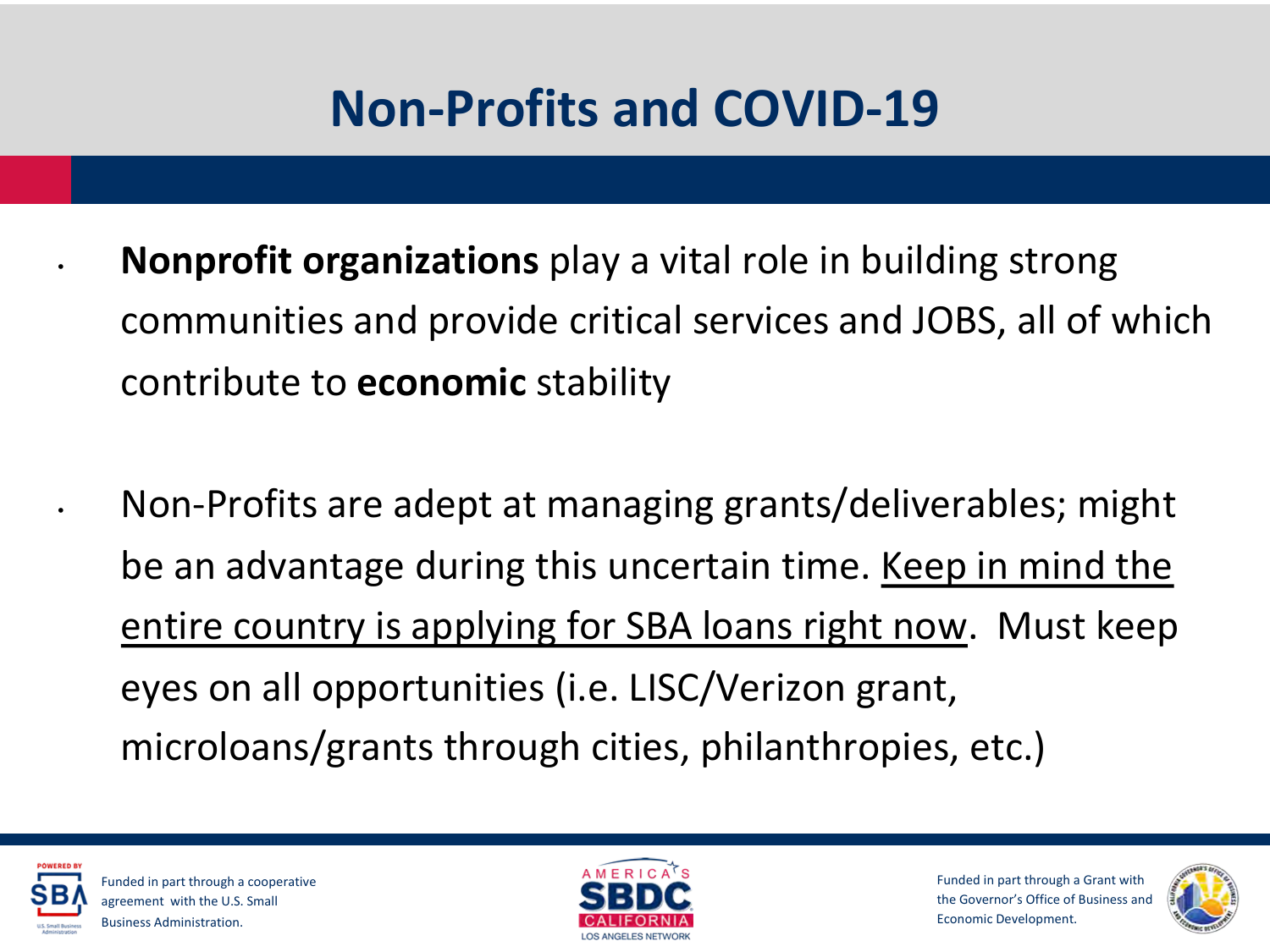# **Tips during COVID-19**

- Beware of Fraud already fake websites, phishing attempts from "banks,: "brokers," etc.
- Speak with landlord/creditors. Can you defer payments, negotiate a new rate? Communication is key.
- Is there a new opportunity to partner, leverage resources, etc. with another business/organization?
- Communicate with your board/donors/funders. Let them know where you stand. How is your cash flow?
	- Do you have business insurance? File a claim.





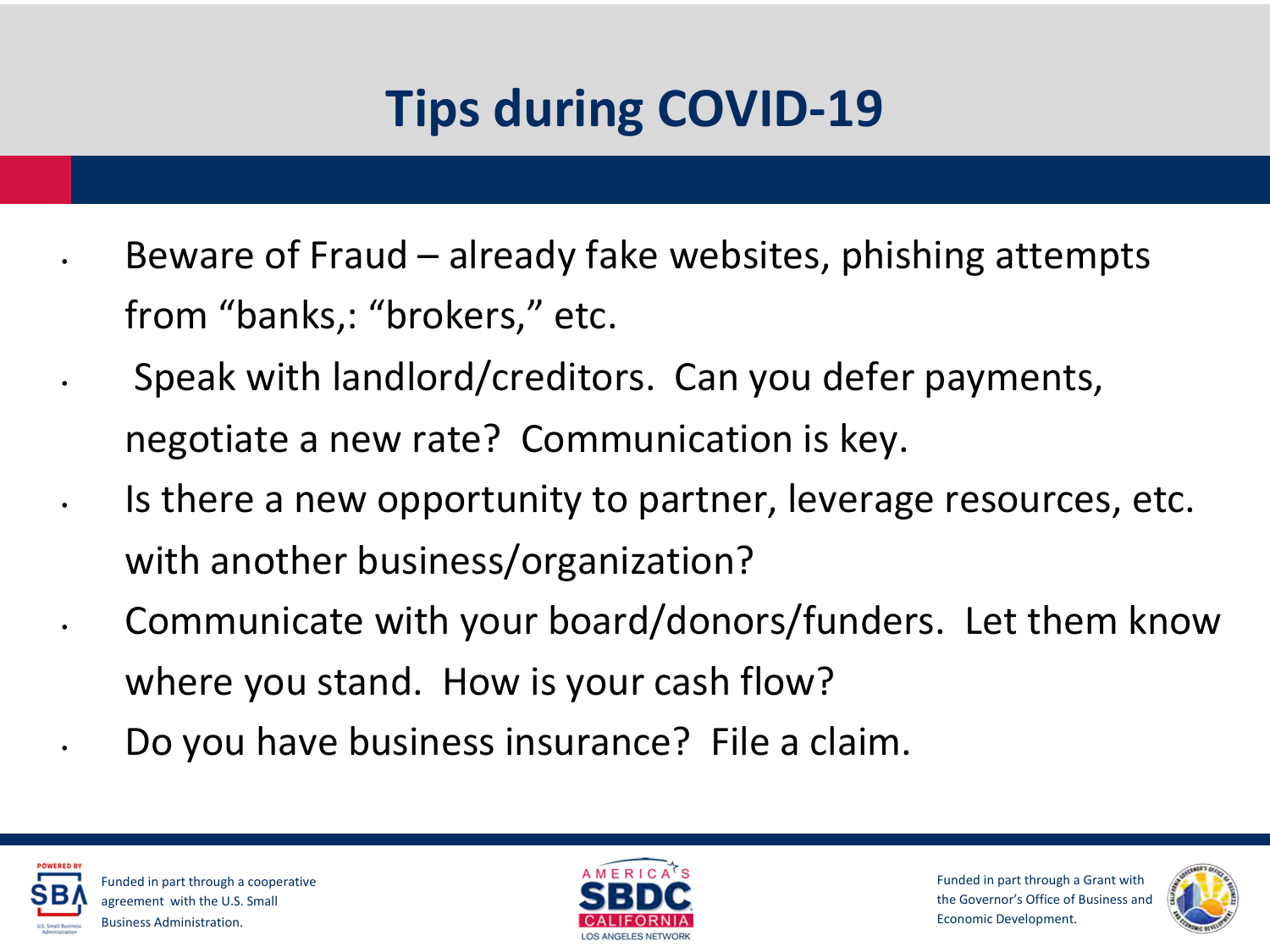## **What is the Economic Injury Disaster Loan? (EIDL)**

### **EIDL is a working capital loan through SBA. Funds come from U.S. Department of Treasury NOT from a bank or lender**

- Credit score and collateral are supporting factors in the application, but not necessarily determining factors.
- Non-profits with IRS tax exemption under sections  $501(c)$ , (d), or (e) are eligible.
- Non-profit interest rate is 2.75% , small biz rate is 3.75%
- Can borrow up to \$2 million
- 30-year term





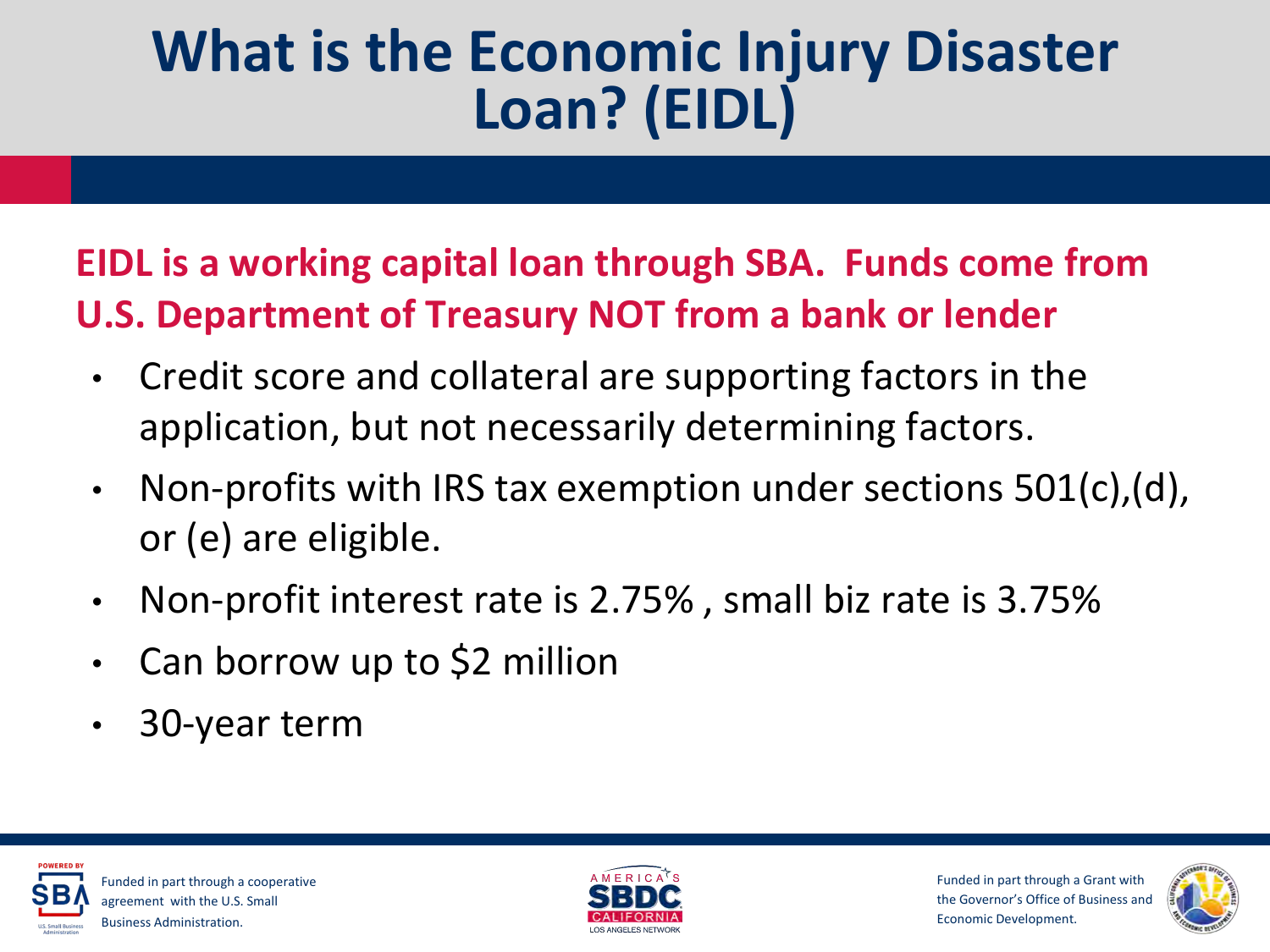# **Economic Injury Disaster Loans (EIDL)**

- Credit is a qualifying factor; payments deferred 12 months
- Loans under \$25,000 do not require collateral
- Apply on-line: [www.covid19relief.sba.gov](http://www.covid19relief.sba.gov/)
- Deadline to apply 12/31/2020
- **Advance Loan: Up to \$10,000 MAY be forgiven**
- Advances are tied to number of employees





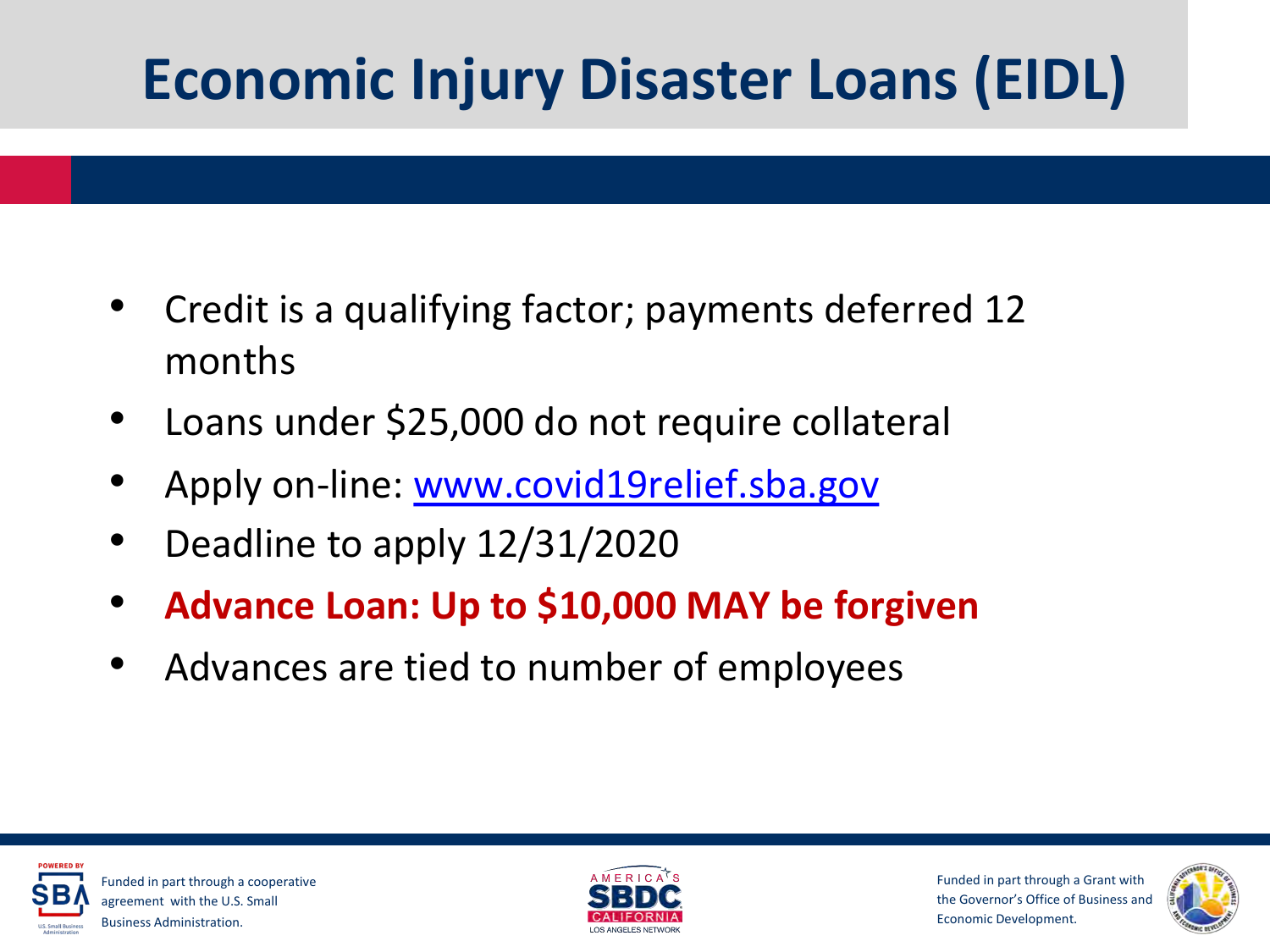# **What Can I Use EIDL For?**

- Fixed Expenses (e.g. insurance, mortgage interest, rent.) and Accounts Payable
- Payroll and other general operating expenses that you may not be able to pay because of impacts from COVID-19.
- You may project up to a year of damage as a result of the pandemic.





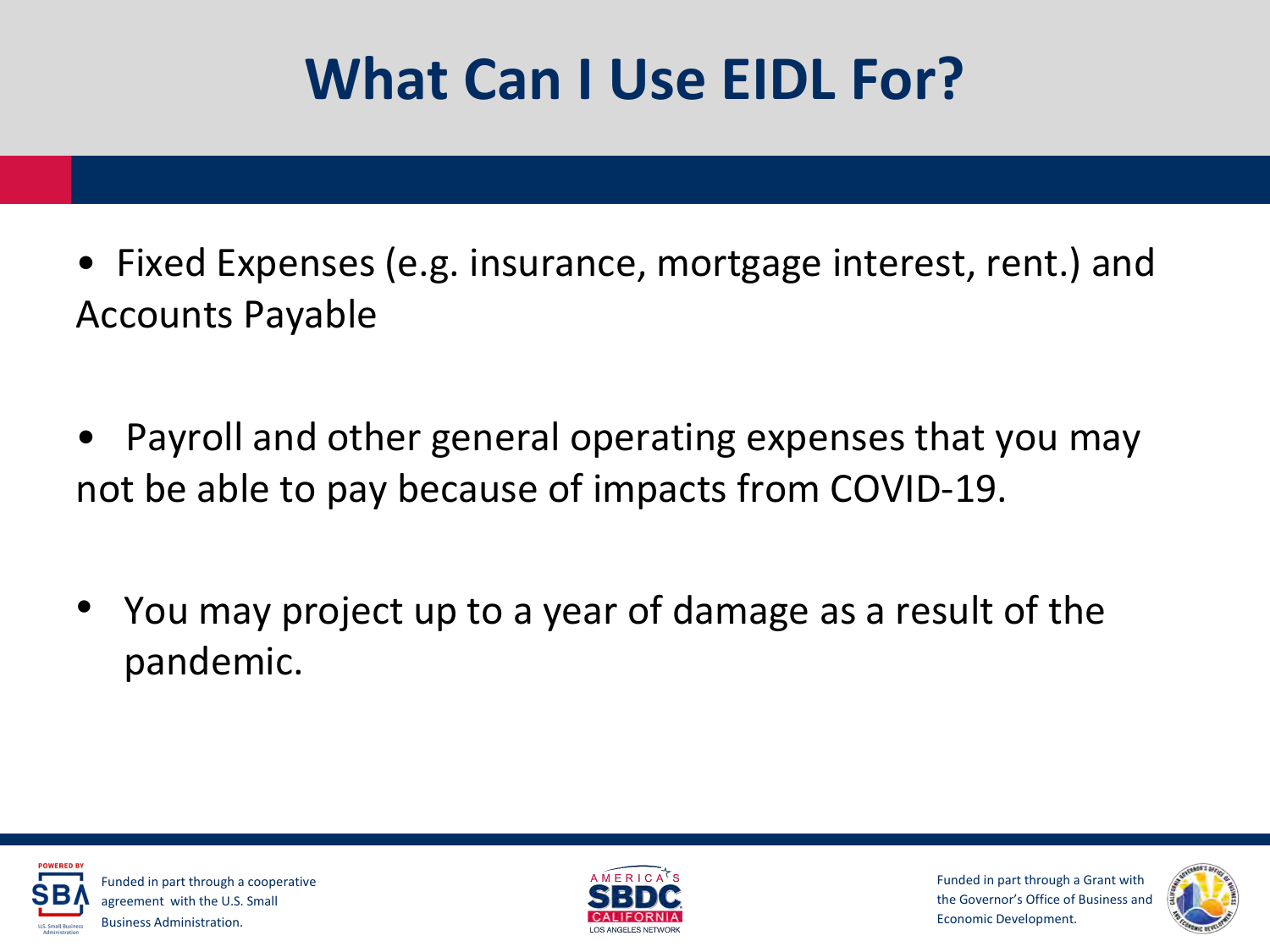# **What do I need to apply?**

You'll need SBA Form 5 (5C for sole proprietors) and SBA form P-019 (Revenue and COGS for 12 months).

\*We recommend you complete these forms first before visiting the online SBA application at: covid19relief.sba.gov.

The form should take about 30 minutes to complete. \*These figures should come from your 2019 tax return. Use 2018 if you have not yet filed your 2019 taxes.





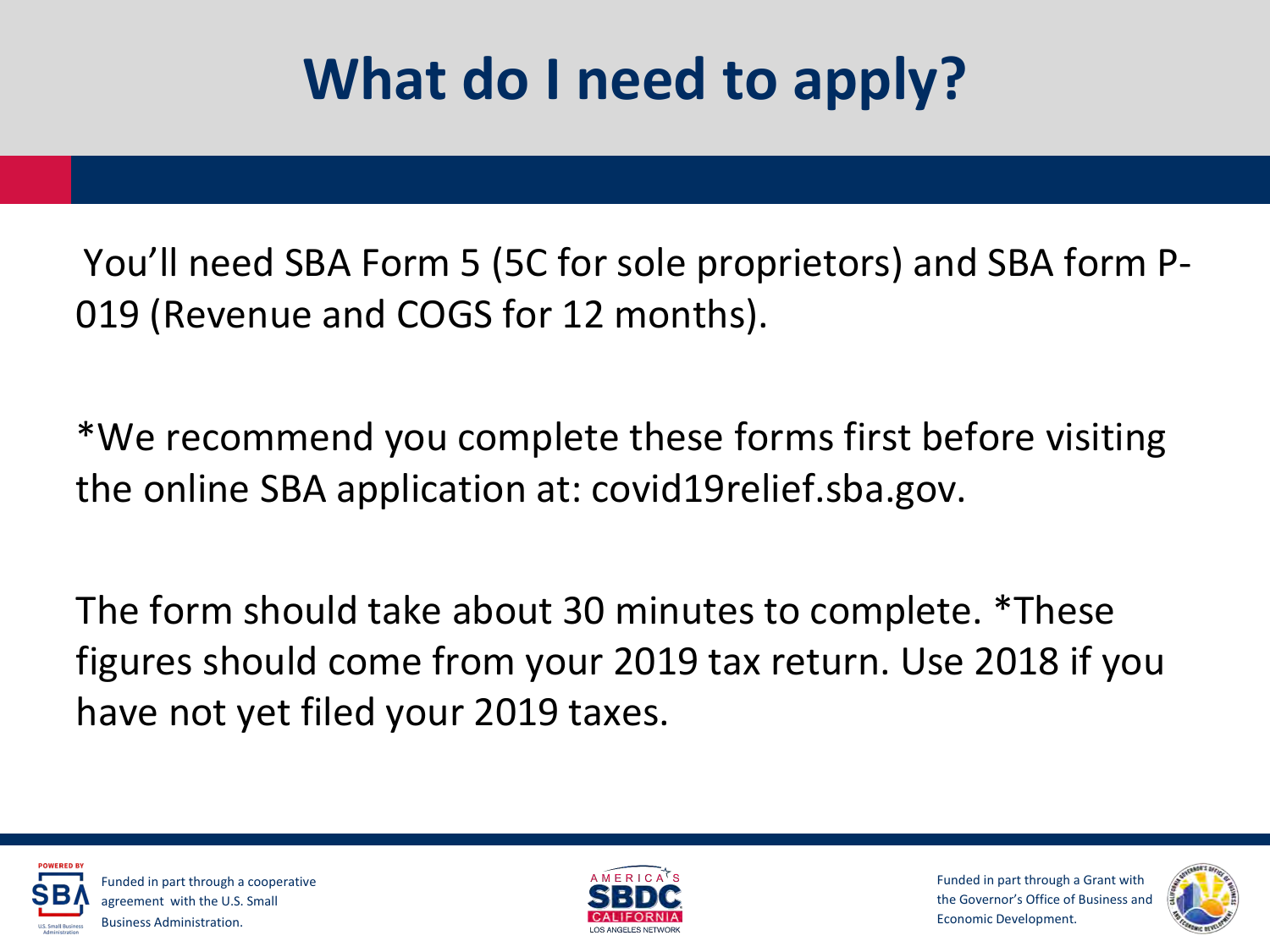# **EIDL – New Application**

#### COVID-19 ECONOMIC INJURY DISASTER LOAN APPLICATION



#### If you applied before March  $30^{st} \rightarrow$  **REAPPLY**

- Credit limitations have been expanded
- This is the only way to be considered for the (up to) \$10K Advance Loan
- The Advance Loan MAY be forgivable

### Apply online: [www.covid19relief.sba.gov](http://www.covid19relief.sba.gov/)





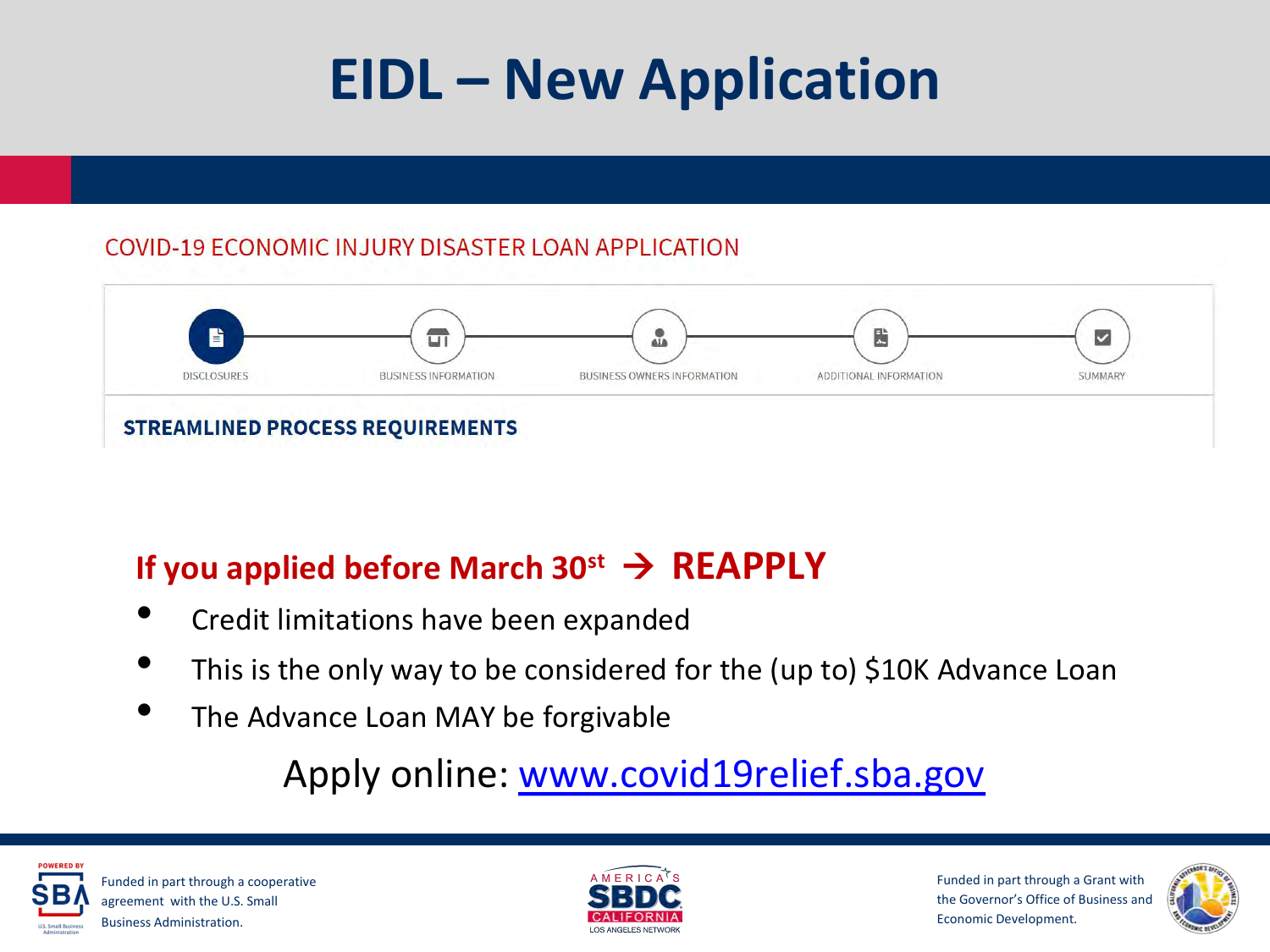# **What is the Paycheck Protection Program – PPP?**

- Part of the Coronavirus Aid, Relief, and Economic Security (CARES) Act
- \$349 billion allocated; loan was designed to help small businesses/non-profits keep their workforce employed.
- Can be used for: Interest on mortgage payments (principal or prepayments excluded)
- Payroll, rent and utilities
- Interest on any debt incurred prior to Feb. 15, 2020





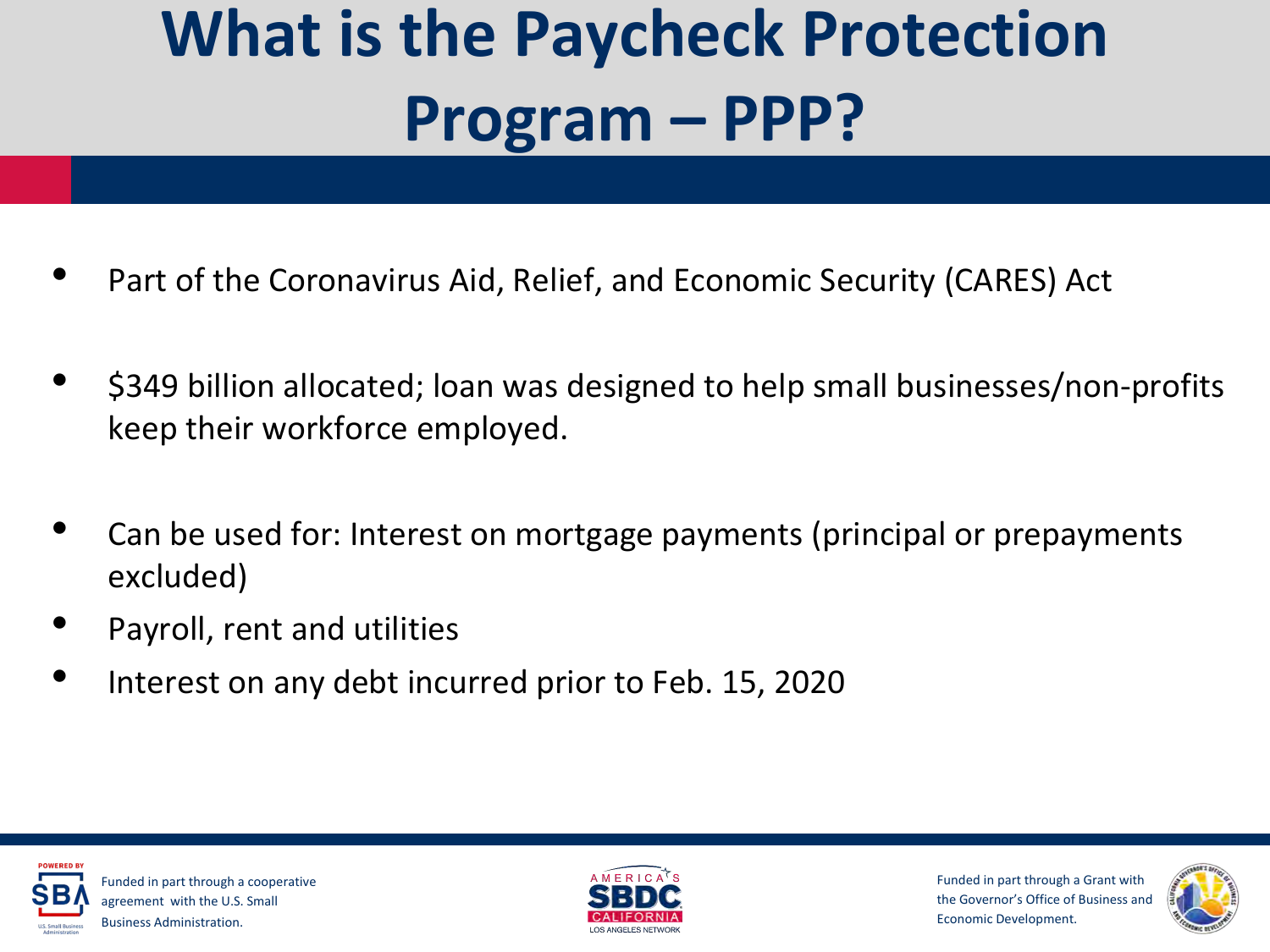# **Paycheck Protection Program (PPP)**

- Low-interest loan: 1%/ 2-year-term
- Can borrow up to \$10 million
- First payment is deferred for six months.
- Know your payroll; your loan amount will be determined by: 2.5x your average monthly payroll costs capped at \$100K per employee
- Must keep employees on payroll or rehire to same level as before layoffs
- You can apply through any existing SBA 7(a) lender (if they are participating in PPP) any participating federally insured depository institution or federal credit union.





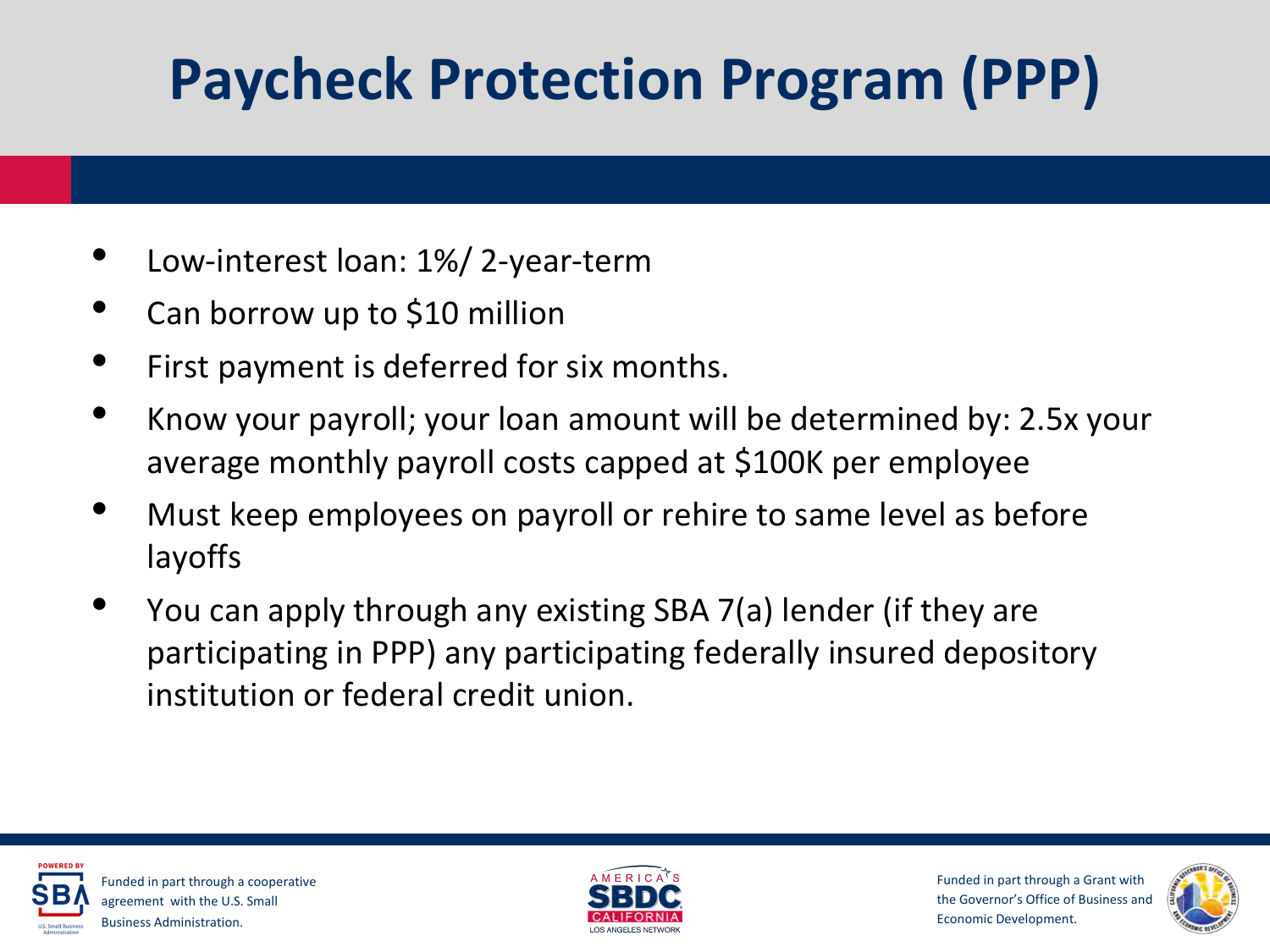# **PPP - Eligibility Specifics**

#### **Eligible entities:**

- Businesses with fewer than 500 employees
- 501(c)(3) nonprofit organizations
- Certain tribal business concerns
- Eligible self-employed individuals
- Faith-Based Organizations
- Independent contractors
- Sole proprietorships
- Businesses in the accommodation and food services industry (NAICS 72) that have less than 500 employees per physical location





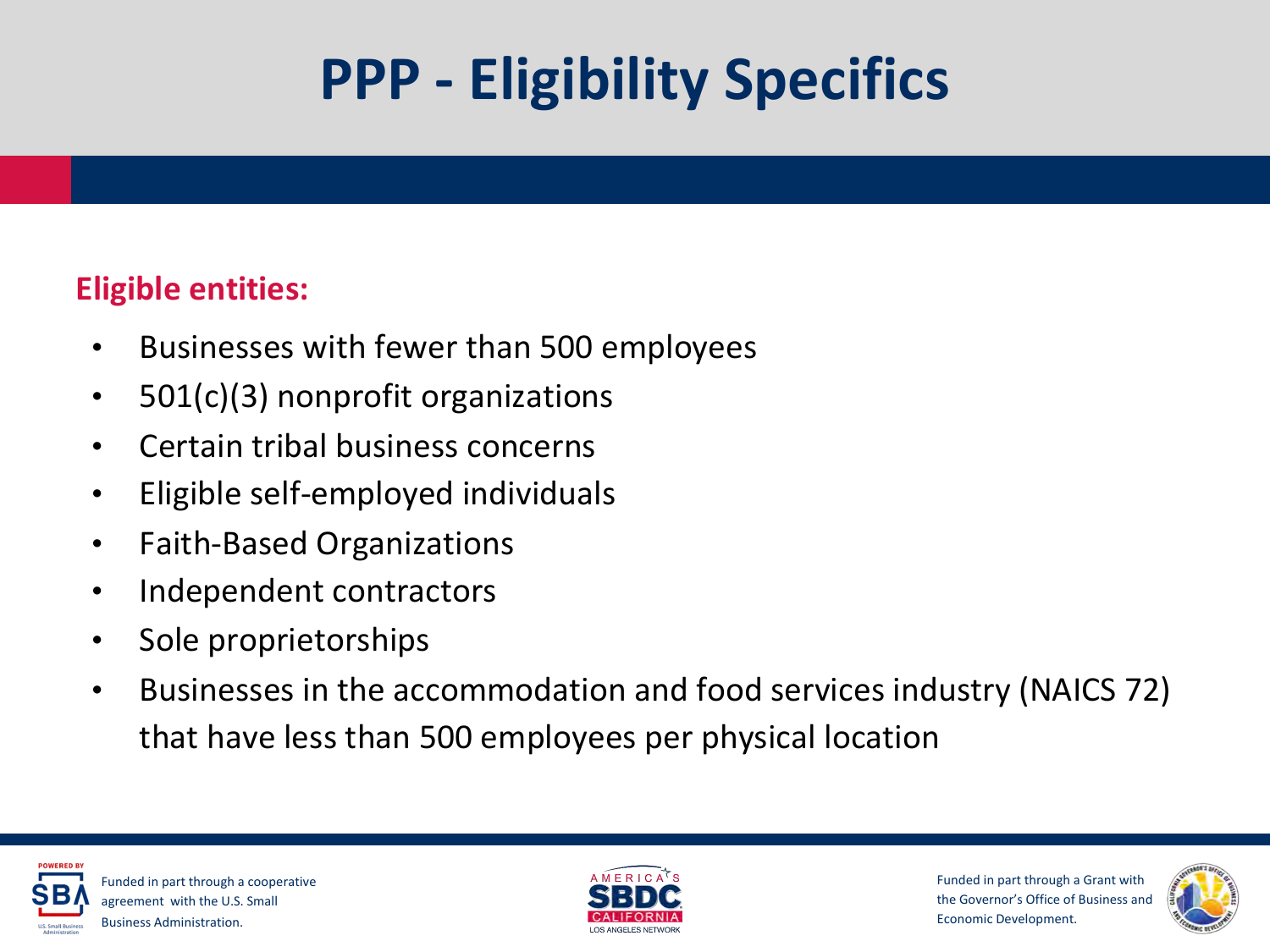# **Will PPP Loans Be Forgiven?**

#### **How Much?**

A borrower is eligible for loan forgiveness equal to the amount the borrower spent on the following items during the 8-week period beginning on the date of the origination of the loan:

- **Payroll costs** (using the same definition of payroll costs used to determine loan eligibility)
- **Interest on the mortgage obligation** incurred in the ordinary course of business
- **Rent on a leasing agreement**
- **Payments on utilities** (electricity, gas, water, transportation, telephone, or internet)

\*The amount of loan forgiveness is reduced if there is a reduction in the number of employees or a reduction of greater than 25% in wages paid to employees





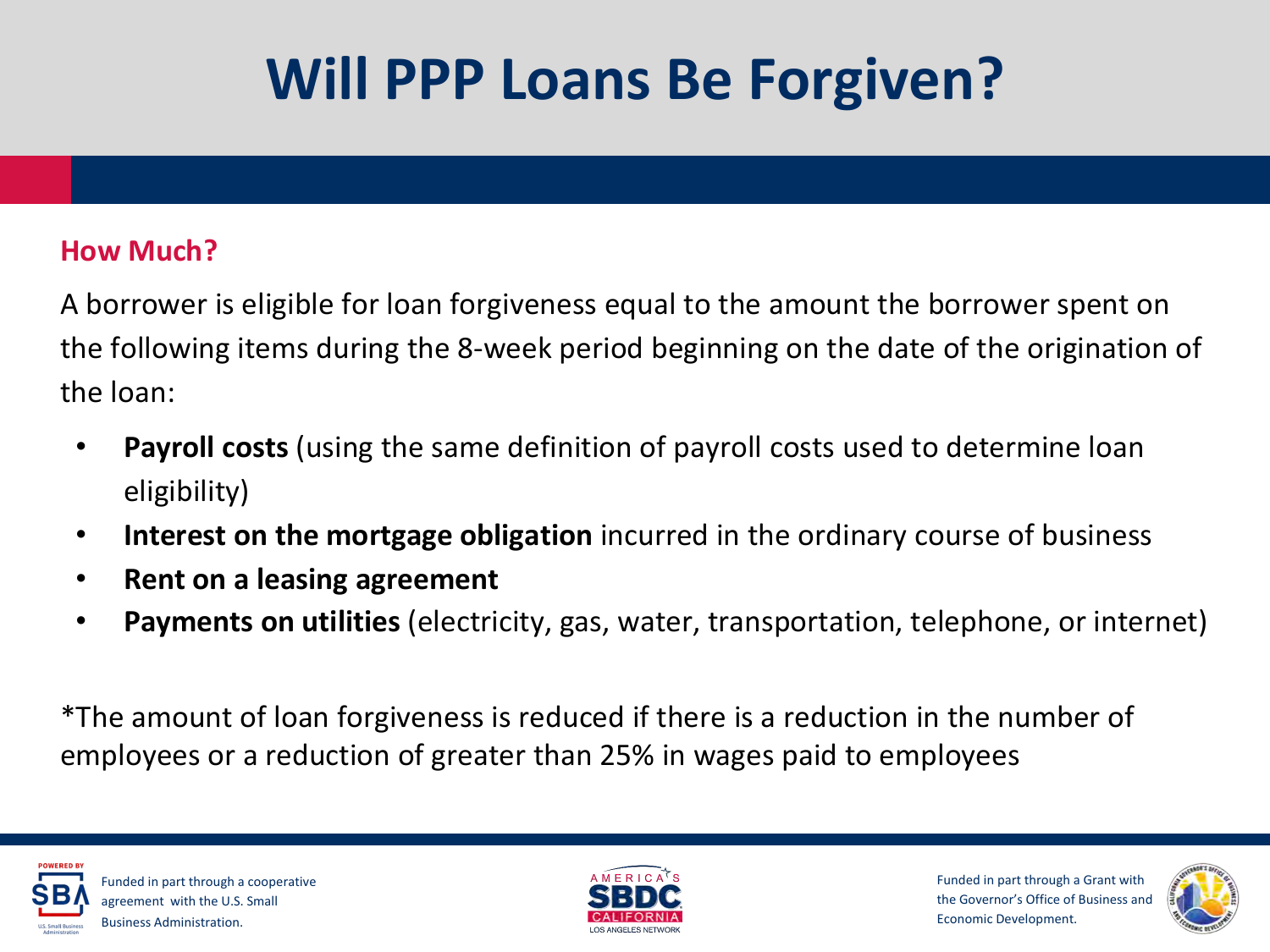## **FAQ**

#### **Can I apply for the EIDL and the PPP?**

#### **Yes, but you can't use them for the same thing (no double-dipping)**

**If I apply for the EIDL, is it true that 3 days later a \$10,000 grant will be deposited into my account?**

**No. Remember, the EIDL is a LOAN. There is an opportunity for loan forgiveness however this will be determined by SBA. It is true that applicants may receive a \$10,000 advance, but no guarantee that this will be forgiven. I also have not personally seen anyone receive \$10,000 advance 3 days after application filed.**

**Some members of my workforce are independent contractors – should I include them in my payroll costs for EIDL or PPP?**

**No, those independent co***ntr***actors are not employees and are not part of your payroll cost. However, those independent contractors can each apply individually.** 





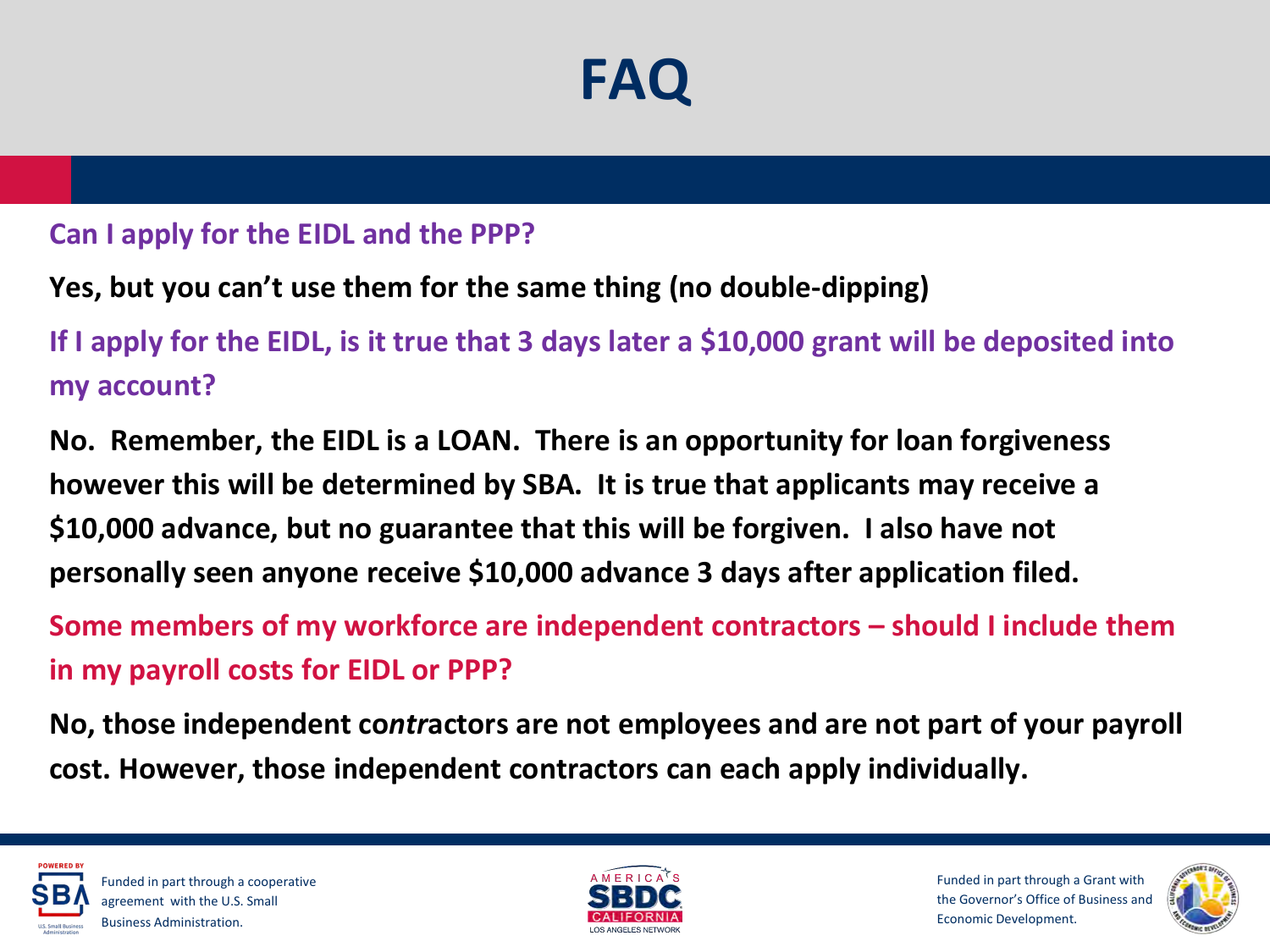## **FAQ**

#### **Do I need to have collateral for either the EIDL or PPP?**

**Collateral is required on EIDL if looking to borrow more than \$25,000. Not required on PPP. PPPs do not require personal guarantee either.**

#### **My bank said they aren't participating in the PPP, what should I do?**

**The best thing to do at this point is to wait. There will be more information in the next couple of days. Community banks might be a good place to check.**

#### **Is there a PPP Application Form?**

**Yes there is please find link below, however remember each bank will have its own application process.**

[https://home.treasury.gov/system/files/136/Paycheck-Protection-Program-Application-](https://home.treasury.gov/system/files/136/Paycheck-Protection-Program-Application-3-30-2020-v3.pdf)3-30-2020-v3.pdf